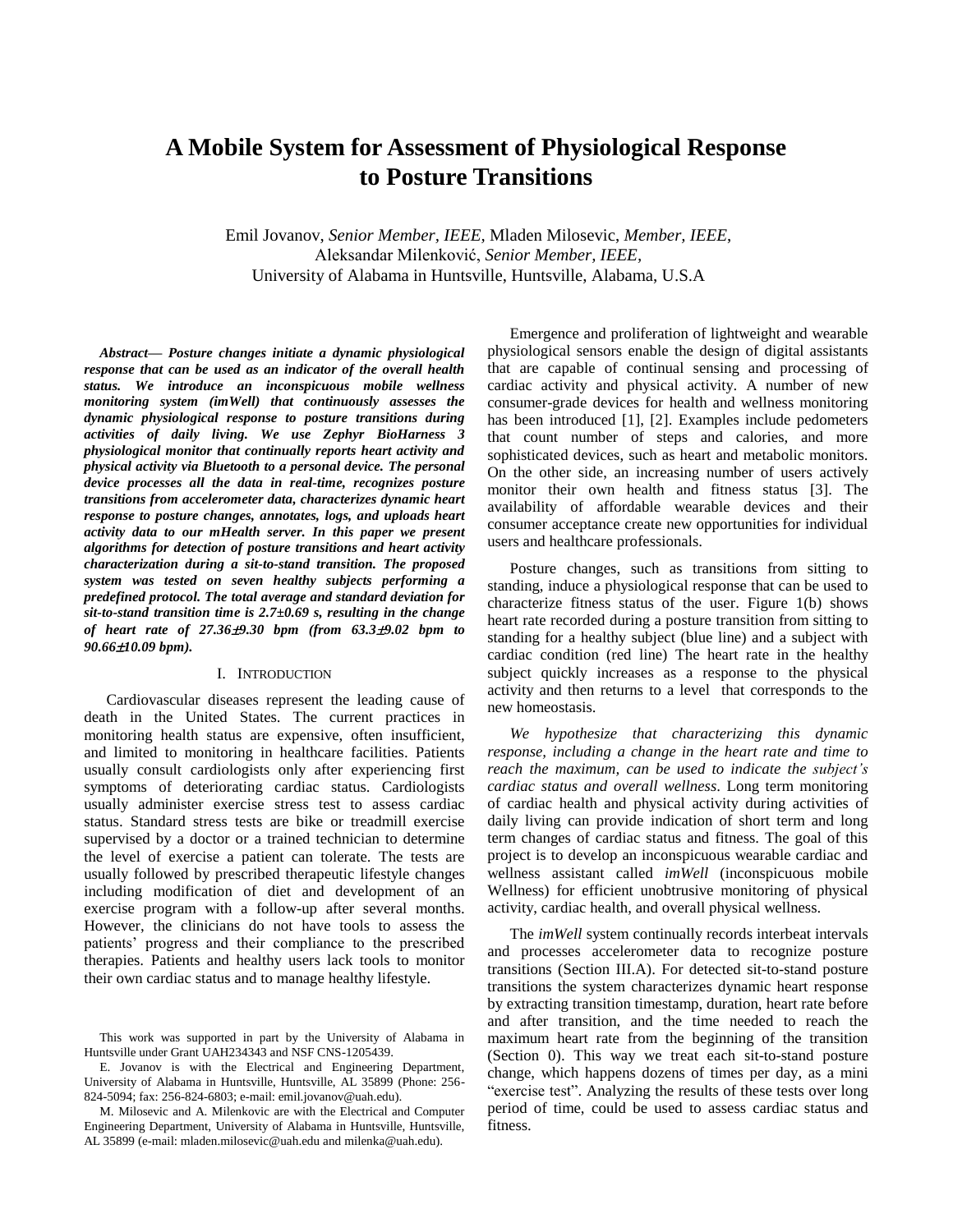

<span id="page-1-0"></span>Figure 1. Modeling change of heart activity induced by transition from sitting to standing

Similar to a personal digital assistant that helps individuals manage day-to-day data needs, the *imWell* system serves as a personal assistant targeted to help individuals manage their cardiac health and physical wellness. Such a system can benefit: (a) *healthy subjects*, allowing them to track and manage the overall cardiac health status and physical fitness over long periods of time, (b) *cardiac rehabilitation patients*, allowing them to monitor and guide their rehabilitation and detect early deterioration of cardiac status; and (c) *physicians and healthcare professional*, allowing them to monitor patient's cardiac health status and to verify their compliance to prescribed lifestyle changes and exercises.

## II. RELATED WORK

Recognition and quantification of human activities using small wearable sensors during activities of daily living has been increasingly used in many applications. Automatic activity recognition and quantification systems that utilize inertial sensors are proposed for long-term health and fitness monitoring [4], [5], assessing of mobility in elderly and people with Parkinson's disease [6]–[8], automatic fall detection [9], [10], and rehabilitation [11]. Approaches for automatic activity recognition used by researchers vary in number, type, and placement of utilized sensors, as well as in processing of recorded signals. While some researchers used multiple sensors for automatic activity recognition [12]–[14] increasing number of projects use a single inertial sensor [15]–[18] usually placed on the chest.

One of the most challenging tasks in automatic activity recognition is detection and differentiation of posture transitions sit-to-stand and stand-to-sit. A number of researchers monitored angle of trunk tilt to detect possible posture changes by detecting situations when the angle exceeds certain threshold [15], [17]–[19]. While similar

approaches for detection of possible posture transition are used, researchers used significantly different approaches in order to differentiate aforementioned transitions. Godfrey et al. [18] used vertical velocity, Fleury et al. [19] used wavelet-based pattern recognition on accelerometer data and tilt angle, while Fuentes at al. [17] used angle and forward and vertical acceleration.

#### III. METHODS

Our system relies on physiological monitor Zephyr BioHarness 3 to capture both inertial and physiological data (acceleration and RR-intervals). The monitor is placed in a chest belt worn by the user and communicates the data via Bluetooth to a personal device. The personal device (a) processes the signals to detect and timestamp transitions using data from inertial sensors, (b) extracts, characterizes, and records dynamic heart response to sit-to-stand transitions, and (c) uploads the records to a mHealth server [20].

## <span id="page-1-1"></span>*A. Posture Transition Detection*

[Figure 1\(](#page-1-0)a) shows a user during a transition from seating to standing and orientation of the Zephyr's inertial sensor, with vertical axis  $(x)$ , lateral  $(y)$ , and sagittal  $(z)$ . The Zephyr monitor is mounted in side strap located under subject's left arm. The Zephyr's inertial sensor samples and reports acceleration components  $A_x$ ,  $A_y$ , and  $A_z$  with the sampling frequency of 50 Hz. When the user is standing still or seating in the upright position we should observe  $A_x = -1g$ ,  $A_y = A_z = 0$ , where the g is the Earth gravitation (9.81 m/s<sup>2</sup>).

The first step in identifying possible posture transitions is to detect a change in the upper body angle relative to the upright position,  $\theta$ , and a change in the acceleration vector magnitude, AccMag. The upper body angle is calculated as follows:  $\theta = \arctan(A_z/A_x)$ , where  $\theta = 0$  degrees in the upright position as shown in [Figure 1\(](#page-1-0)a). It has a characteristic signature during posture transitions sit-to-stand and stand-to-sit. [Figure 3\(](#page-2-1)b) shows the angle during a sit-to-stand transition. We can locate 3 characteristic points in the angle signature – two purple circles mark the beginning (BeginTransition) and the end of the transition (EndTransition), and purple diamond marks the angle peak (AnglePeak).

To identify a possible posture transition we search for a segment where the angle rises above a certain threshold. However, the angle  $\theta$  may include offsets caused by imperfect monitor placement and monitor's movements relative to the body. To eliminate the impact of the offsets we calculate the standard deviation of the angle  $\theta$  on a sliding window of 1 second, stdev $(\theta)$ , and use it to locate possible posture transitions. This signal is searched for maximums in segments that are above a certain threshold. Once we locate candidate segments we search for three characteristic points in the original angle (BeginTransition, AnglePeak, EndTransition).

To estimate the level of physical activity we calculate the standard deviation of the acceleration vector magnitude on a sliding window of 1 second, stdev(AccMag). The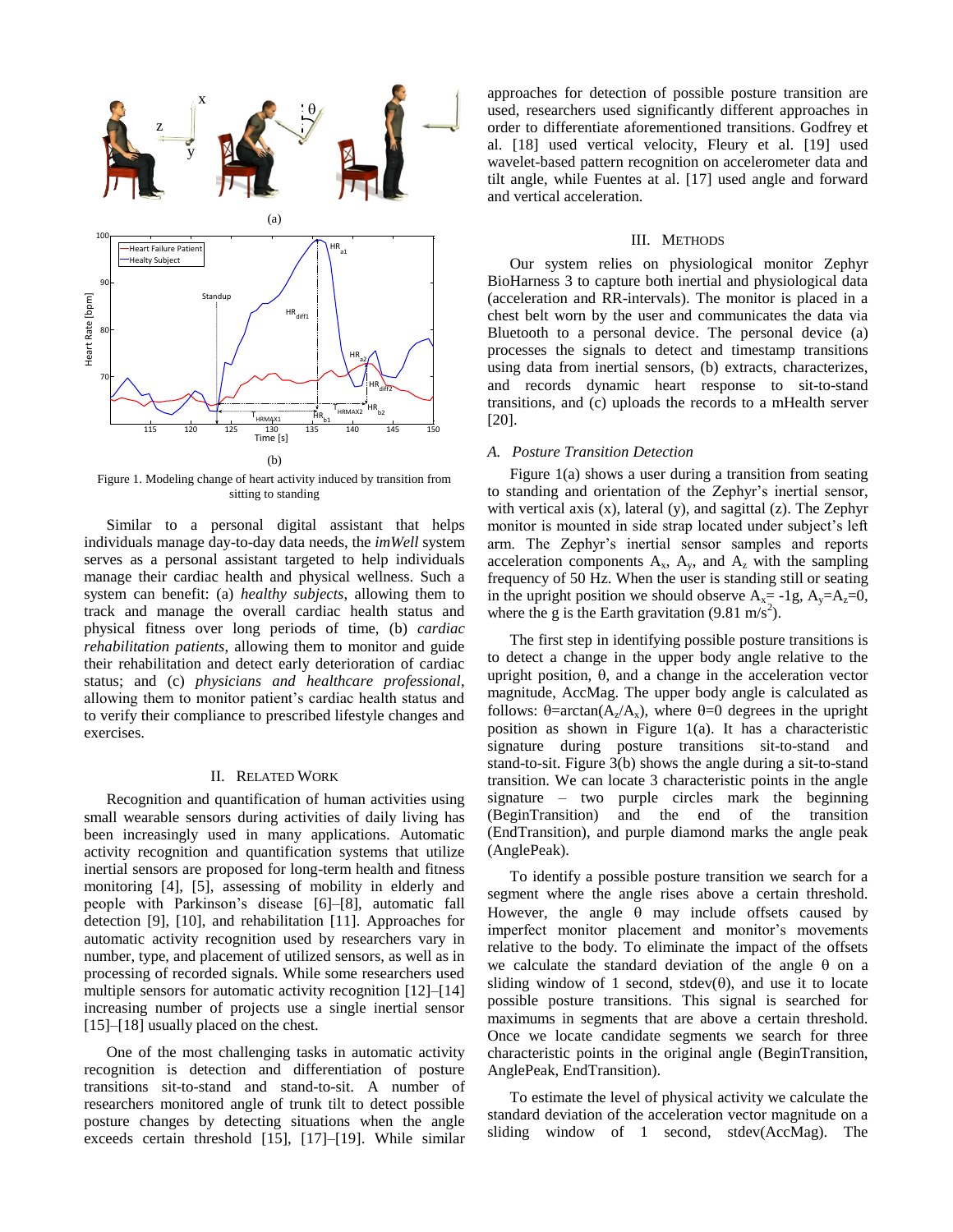

<span id="page-2-1"></span>Figure 3. An example of physiological response during transition from sitting to standing: a) real-time heart rate calculated from RR intervals and hip position during transition; b) angle and magnitude calculated from accelerometer signals and hip position during transition.

stdev(AccMag) is used to distinguish between posture transitions and motion artifacts such as leaning forward/backward/sideways in a chair. If the maximum stdev(AccMag) in a candidate segment is higher than a certain threshold, we mark this segment as a true transition. In true transition segments, we search the acceleration vector magnitude for two characteristic points, marked by blue circles in Figure 2(b), representing the maximum and the minimum (AccMagMax, AccMagMin).

```
sit2stand = 0
if (Time(AccMagMax) < Time(AccMagMin))
  sit2stand++ 
else
  sit2stand--
if ((Time(AccMagMax) – Time(BeginTransition)) < 
(Time(EndTransition) – Time(AccMagMax)))
  sit2stand++ 
else
  sit2stand--
if(Time(AccMagMax) < Time(AnglePeak))
  sit2stand++ 
else
  sit2stand--
if (sit2stand > 0) Transition=Sit-To-Stand
else
  Transition=Stand-To-Sit
```
<span id="page-2-2"></span>Figure 2. Algorithm for determining type of posture transition.

<span id="page-2-0"></span>The next step is to determine the type of the posture transition. In order to distinguish between the sit-to-stand and the stand-to-sit transitions, we employ multiple criteria that consider ordering of the characteristic points in time. The type of the transition is determined by a voting system described in [Figure 2.](#page-2-2)

#### *B. Dynamic Heart Response*

Heart activity is continually recorded. In addition, dynamic heart response to a sit-to-stand posture transition is characterized in near real-time. The characterization is performed once the transition is detected and involves determining characteristic points as shown in [Figure 1\(](#page-1-0)b): (i) heart rate at the beginning of posture transition  $(HR_b)$ , (ii) the maximum heart rate after the transition is performed  $(HR<sub>a</sub>)$ , and (iii) timestamp of the maximum heart rate. From these parameters we calculate the heart rate difference  $(HR<sub>diff</sub>)$  and the time needed to reach the maximum heart rate from the beginning of the transition ( $T_{\text{HRMAX}}$ ). To find  $HR_a$ , we search for the maximum heart rate in a time window of 13 seconds after EndTransition. If it is detected at the end of this window, we continue the search for the maximum beyond this point in time, until the heart rate starts decreasing.

For each sit-to-stand transition we record the following parameters: (a) Time(BeginTransition), (b)  $T_{\text{transition}} =$ Time(EndTransition)-Time(BeginTranstion), (c)  $HR_a$ ,  $HR_b$ ,  $HR_{diff}$ , (d)  $T_{HRMAX}$ , (e)  $T_{SIT}$ , and (f)  $T_{STAND}$ , where  $T_{SIT}$  is the duration of seating before the transition, and  $T_{STAND}$  is duration of standing still after the transition.  $T_{\text{ST}}$  and  $T_{\text{STAND}}$ can help further characterize posture transitions: e.g., in analysis we would consider only transitions for which  $T<sub>SIT</sub>$  is longer than a certain time period (e.g., 60 seconds) and  $T_{STAND}$  is longer than  $T_{HRMAX}$ .

# IV. EXPERIMENTAL SETUP

We record signals during a series of cued posture transitions driven by our custom program [21]. The protocol includes (1) Quite sitting for 5 min, (2) Stand still for 30 sec, (3) Quite sitting for 2 min, (4) Stand still for 30 sec, (4) Sitting & working on computer for 1 min, (5) Walking for 30 sec, (6) Sitting and working on computer for 1 min, (7) Walking for 30 sec, (8) Sitting and working on computer for 1 min, (9) Walking for 30 sec, and (10) Sitting and working on computer for 1 min.

In addition, we record videos of experiments using the custom program that captures video and synchronizes with other measurements and the cues. The experiments with multiple participants were conducted in the Real-time Physiological Monitoring Lab [21] and Autonomous Tracking Optical Measurement (ATOM) Lab. The ATOM lab allows accurate tracking of reflective markers using 33 Vicon T40 series IR cameras [22].

Our algorithms for detection and characterization of posture transitions rely exclusively on the data from the Zephyr monitor, and we use the Vicon system only for algorithms verification. The experiments in the ATOM lab allow us to accurately capture body movements during posture transitions and thus precisely determine the beginning and the end of each posture transition. The users wear the Zephyr BioHarness monitor and strategically placed reflective markers. The Vicon system records the absolute position of each marker with millimeter precision every 20 ms.